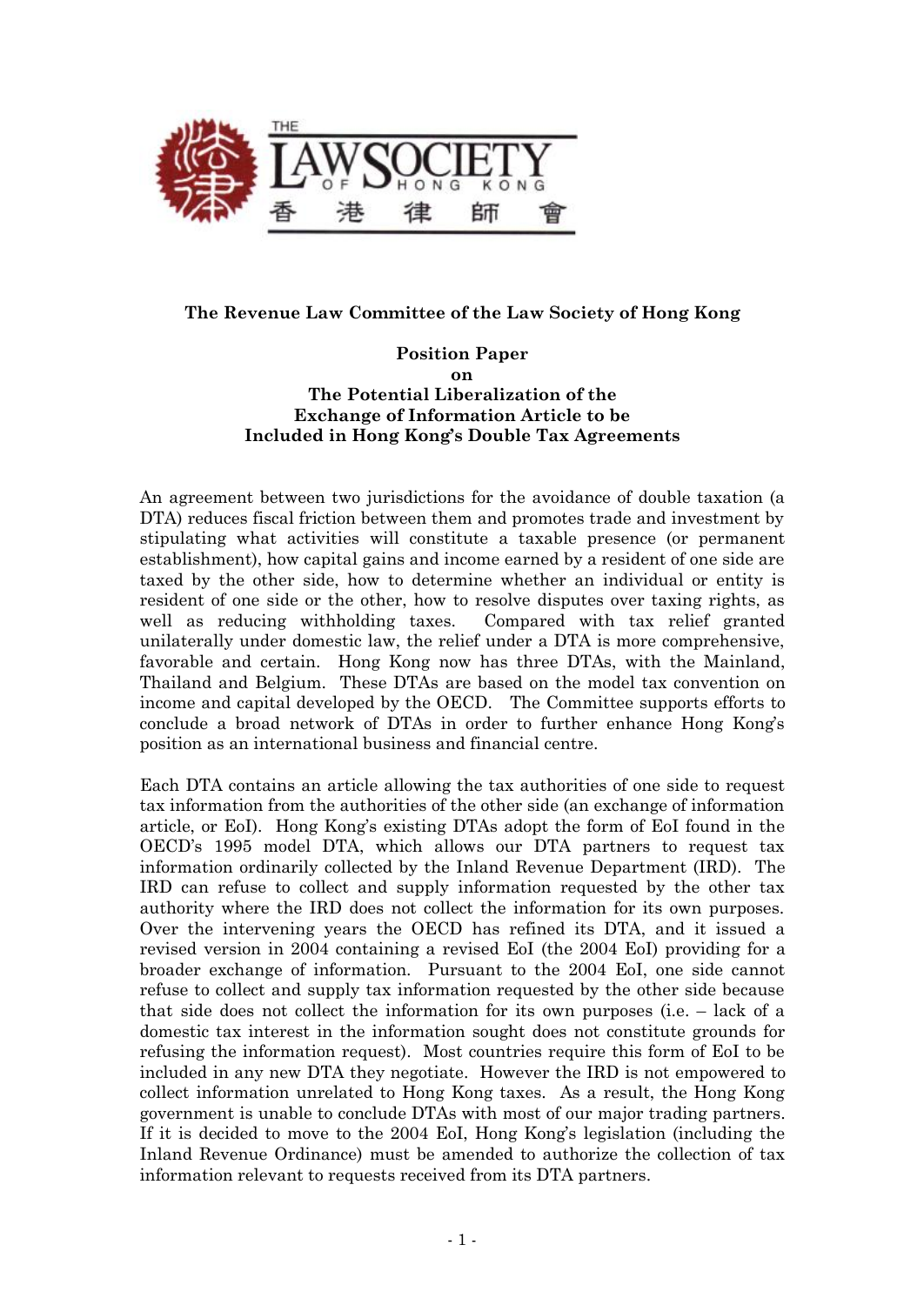Apart from this legal disability Hong Kong, with its tradition of confidentiality in relation to financial matters, has been understandably reluctant to agree unrestricted exchange of tax information. However, Hong Kong is also pragmatic, and realizes that the goal of confidentiality must be balanced with potential gains from being able to enter into DTAs with our major trading partners, most of whom view the exchange of tax information as a matter of high importance. If Hong Kong had a web of DTAs with these countries, its position as an international business and financial center would be substantially enhanced, it would bring Hong Kong into step with the OECD countries, and it would prevent those DTA partners from taking "defensive measures" against Hong Kong. Some countries view Hong Kong's refusal to share tax information and low rates of tax suspiciously, and are considering including Hong Kong on a list of countries against which "defensive measures" (consisting mostly of tax measures which make it uneconomical for their residents to do business or invest in Hong Kong) may be taken. Concluding DTAs with such countries incorporating the 2004 EoI would avoid these consequences.

Several concerns have been expressed about the 2004 EoI. Once concern is that a DTA partner may ask for non-tax information. The IRD would reject such a request, since the 2004 EoI is limited solely to "information concerning taxes". Moreover the information exchange standards agreed by the OECD members prohibit so-called "fishing expeditions". Some are concerned that the 2004 EoI would somehow impose an obligation on the IRD to collect taxes owed to our DTA partners. The 2004 EoI does not require nor empower one side to collect the tax debts of another. There is also a concern that the information collected under the EoI may be divulged to a third party. Again, the information exchange standards agreed by the OECD members prohibit disclosure of information obtained from one side to a third party. The information obtained must be kept confidential and is only to be used by tax authorities or tax supervisory bodies. And last, but not least, some members have expressed concerns that the drafting of the 2004 EoI is confusing and lacks the precision desirable for tax legislation.

Clearly the international community is moving towards more and more extensive disclosure of tax information. If Hong Kong remains unable to agree the 2004 EoI, it risks international marginalization. In the view of the Committee, the benefits of having a network of DTAs outweighs the benefits of confidentiality and the difficulty of amending Hong Kong's legislation to permit the IRD to collect tax related information necessary pursuant to the provisions of the 2004 EoI. However, this endorsement is not unreserved. If the Hong Kong Government decides to take the necessary steps under law to enable it to agree the 2004 EoI, we would recommend that:

- When concluding any DTA incorporating the 2004 EoI, it obtain undertakings from the other side that
	- o Its requests under the 2004 EoI will be limited to tax information only
	- o The information it receives from Hong Kong under the 2004 EoI will not be divulged to third parties
- · As a *quid pro quo* for agreeing the incorporation of the 2004 EoI in any DTAs, Hong Kong must be removed from any fiscal disability or "blacklist" maintained by the other side